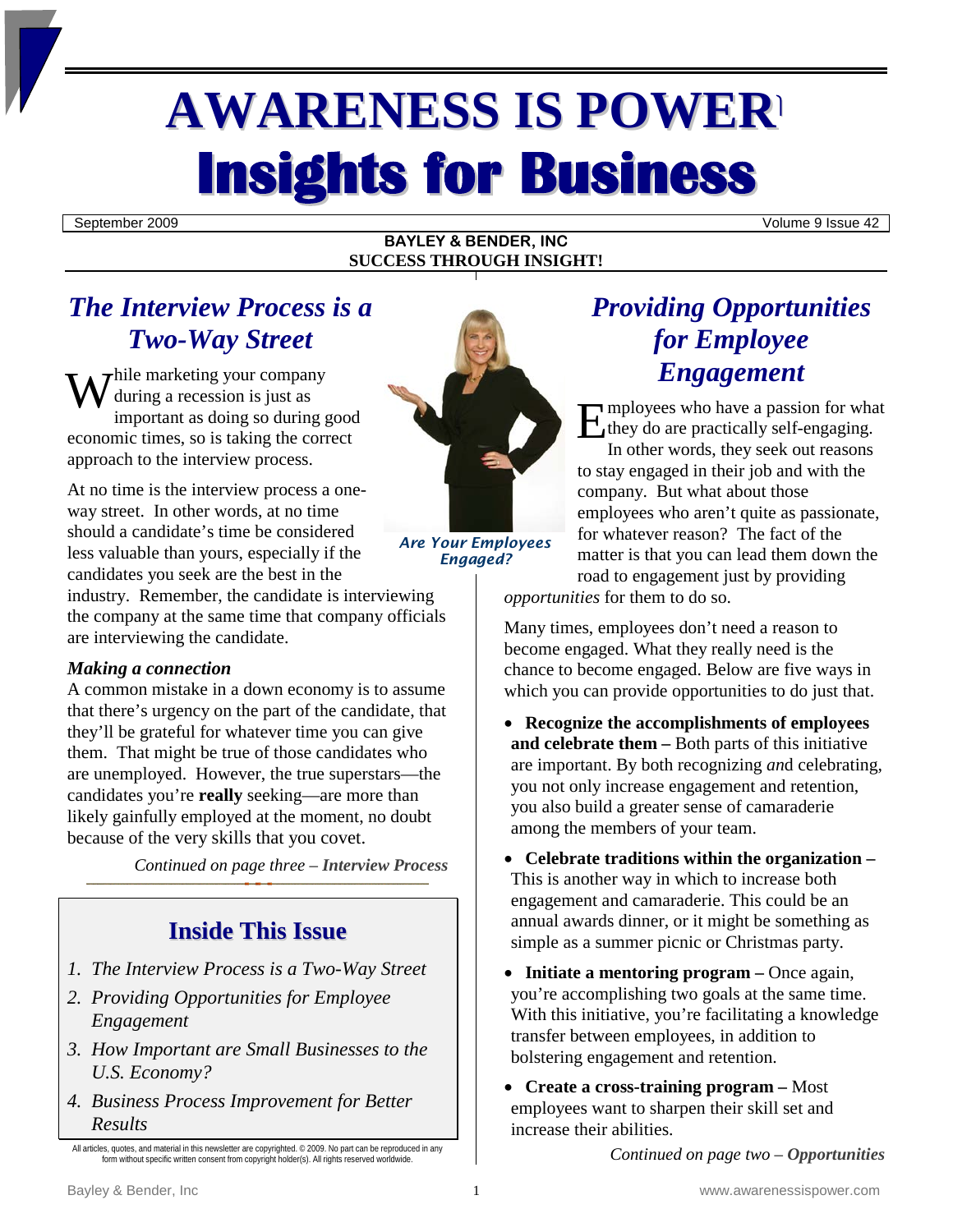#### *Continued from page one – Opportunities*

They also want to know that they have room for advancement within the company. This will accomplish both objectives.

• **Involve employees in decisions (whenever possible) –** Of course, this might not be feasible in all situations. However, by involving them in the decision-making process, they'll feel more a part of the company.

Evaluate your company and the culture that it offers. Are you providing opportunities like the ones listed above? Are there areas in which you should improve or make a more concerted effort? By simply providing opportunities for your employees to become engaged, you might be surprised by how readily and easily they do so—with no further prompting from you.

If you have any questions about this article, or about how we can help you with your current performance, leadership, and/or hiring needs, send an email to [aip@awarenessispower.com.](mailto:aip@awarenessispower.com)

*Copyright protected, Sorrell Associates, LLC all rights reserved worldwide. ©Gary Sorrell* 

## *How Important are Small Businesses to the U.S. Economy?*

**Small firms –**

- Represent 99.7 percent of all employers
- Employ half of all private sector employees
- Pay 44.3 percent of total U.S. private payroll
- Generate 60 to 80 percent of net new jobs annually over the last decade
- Create more than 50 percent of non-farm private gross domestic product (GDP)
- Are employers of 39 percent of high tech workers (such as scientists, engineers, and computer workers)
- Are 53 percent home-based and 3 percent franchises

Sources: U.S. Bureau of the Census, U.S. Department of Commerce, International Trade Administration

*Business, more than any other occupation, is a continual dealing with the future; it is a continual calculation, an instinctive exercise in foresight.* ~ Henry R. Luce

# *Business Process Improvement for Better Results*

usiness Process Improvement (BPI) is a structure B usiness Process Improvement (BPI) is a structure<br>which allows companies to know the process to<br>exiting better and more efficient results to make getting better and more efficient results to make

money. This is a business dream to always know the best method to increase your bottom line. When a business wants to increase revenue, a business process improvement strategy is very important to research. There are many companies who have tried this



in the past and have succeeded. The basic elements in the business process improvement plan are:

1. *Understand your company's business current process –* This is what you need to know before even thinking to change or modify any business process improvement plan that has already been implemented. Knowing what the current situation of your business is right now is very important for the success of the plan. If you don't have an idea of what they are, then your planning will not succeed. Always know this before by looking into your company's archives. This could be achieved very easily if you know where to look.

2. *Road map –* Having a plan of action, or "road map" to what is going to happen is vital to any business process improvement that you might have for your company. When you have a plan, the process will go a lot smoother and you won't have to explain yourself over and over again. Having a structured road map of your plans is very important if you want your plans to succeed. It can be difficult to get the right plan at first. Remember to always look to other avenues as well.

3. *Organized structure –* Organization is important to any business process improvement strategy. If you are not organized in your thoughts or plans then you are in danger of losing your business. Organization is the cornerstone of business operations and should be already implemented in your business before thinking of having business process improvement strategies in your mind. Have your ideas organized or you cannot run a correct improvement plan.

*Continued on page four – Process Improvement*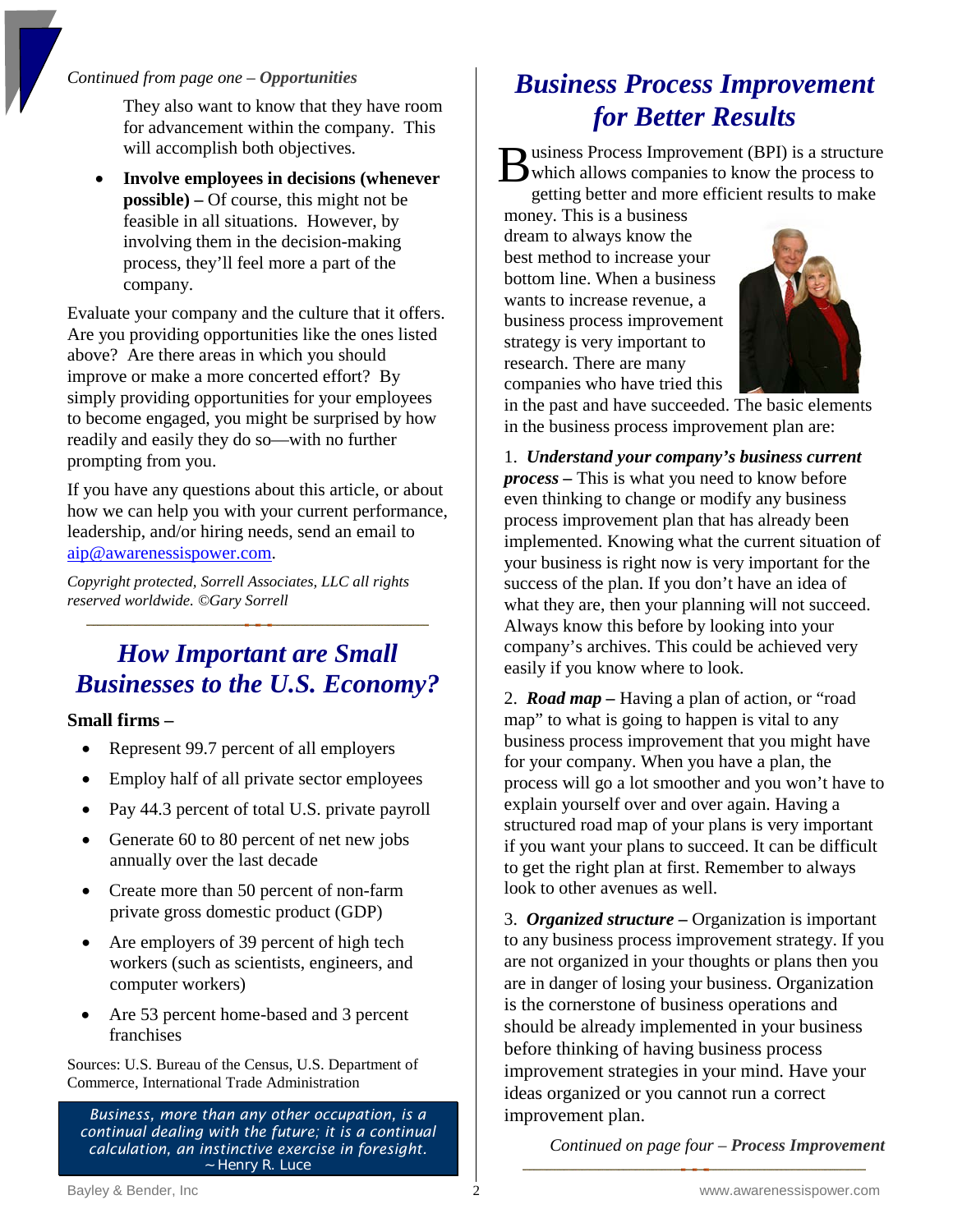#### *Continued from page one – Interview Process*

Remember that in times such as these, candidates (including superstars) assume a "hunker down" mentality. That is, they become more adverse to risk, and this mentality most certainly applies to their employment situation and their career. That's why attention to the interview process

is crucial to securing the talent of the very best employees.

When you interview a superstar candidate, you should strive to do more than just accurately assess their skill set and their potential for fitting into the company culture. You should also strive to **make a connection** with the candidate and build a sort of camaraderie or rapport with them. The reason? The candidate needs a *very good reason* to make the jump to a new company.



#### *Giving them a good reason*

As mentioned above, all candidates – including superstars – are avoiding risk at the moment. There's a mental block that exists, no matter how good the opportunity is or might seem to them. Candidates are looking for reasons **not** to make a move. That's why it's critical for companies seeking to stock their teams with the best talent available to give that talent a **good reason** for doing so.

Analyze your interview process. Are you marketing yourself to each person interviewed? Are you giving tours of your facility to those candidates who stand out from the rest? What reasons are you giving to superstar candidates to convince them to take advantage of your opportunity?

Your answers to these questions might just be the deciding factor in how prepared you are to take advantage of the good times that ultimately lie beyond today's challenging economic environment.

If you have any questions about this article, or about how we can help you with your current performance, leadership, and/or hiring needs, send an email to [aip@awarenessispower.com.](mailto:aip@awarenessispower.com)

*Copyright protected, ©Gary Sorrell – Sorrell Associates, LLC all rights reserved.* 

Obstacles are those frightful things you see when you take your eyes off your goal. ~ Henry Ford

#### FREE Software Program: *The Reading Log*

The Reading Log software program allows you to keep track of all of the books you read and can be used for other tracking applications.

I created this to track my son's summer reading and decided to offer it for FREE.

The Reading Log is simple and easy-to-use! You'll be up-and-running before you know it.

#### *Your Kids Will Love IT!* **[Click](http://newsletterville.com/software/software_solutions.htm) Here**

Or copy & paste [http://newsletterville.com/software/software\\_solutions.htm](http://newsletterville.com/software/software_solutions.htm) into your internet browser to download the software



### **Web Site of the Month**



Using Picasa and Picasa Web Albums together, you can now organize, edit, and upload your photos to the web from your computer in quick, simple steps. Arrange your photos into folders and albums and erase their blemishes using powerful editing tools in Picasa. Then use Picasa Web Albums to share those perfected photos online with family, friends, and the world.

> Check it out at <http://picasa.google.com/>



Don't miss next month's issue. Subscribe now!

#### AWARENESS IS POWER *Insights for Business*

**2** Powder Mill Rd Silver Spring, MD 20903

> Tel: 301-439-8317 E-mail: [aip@awarenessispower.com](mailto:aip@awarenessispower.com)

Visit Our Web Site at:

[www.awarenessispower.com](http://www.awarenessispower.com/)

12 Issues For Only \$97